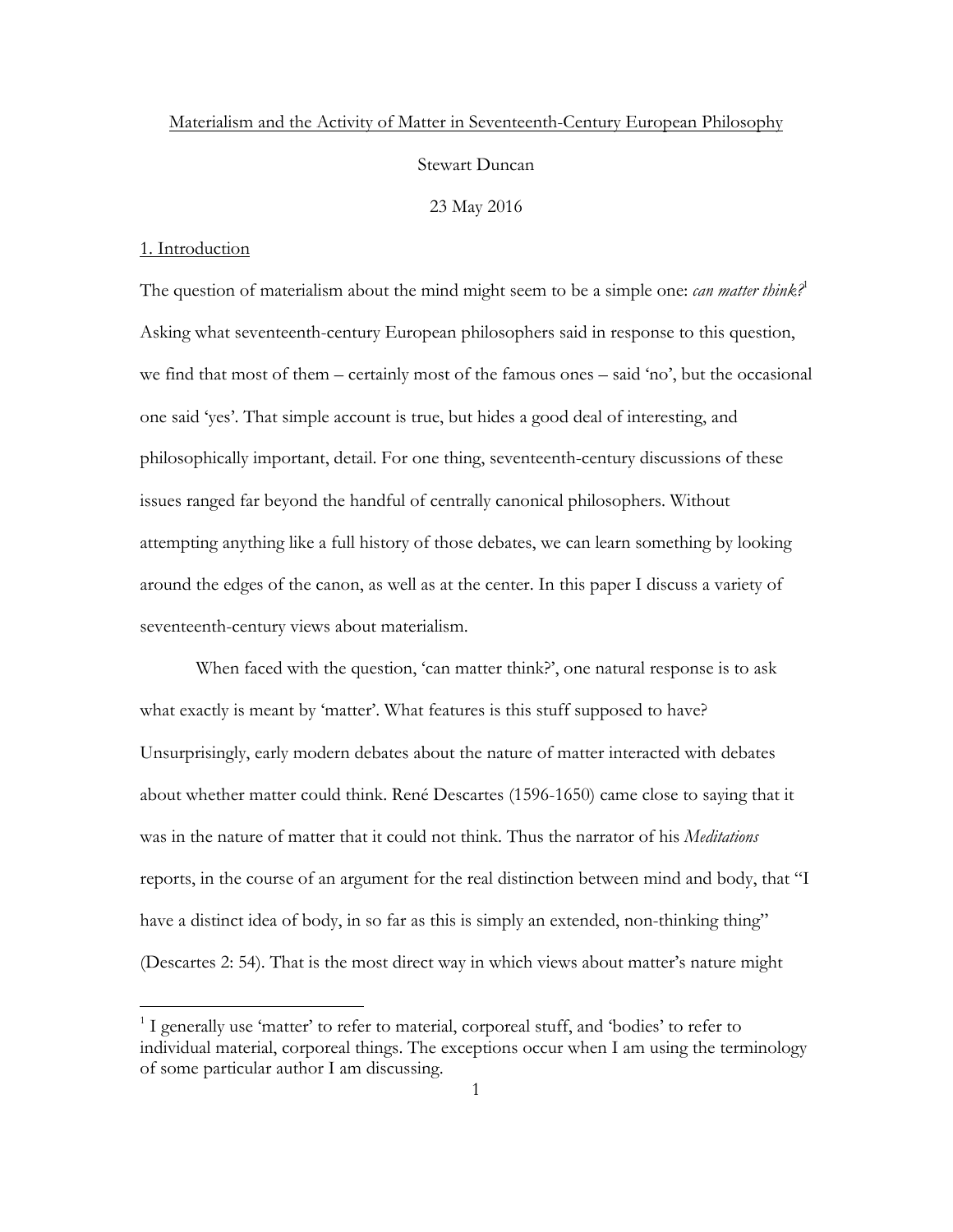interact with the issue of whether it might think. There are other, less direct but still important, connections.

Another important connection is that several philosophers argued that the passivity of matter showed that material things could not think. Such an argument – call it the *Activity Argument* – might go as follows.

- 1. Thinking is an activity, and a mind is an active thing. And
- 2. Matter is passive, and bodies are passive things. But
- 3. One cannot make an active thing out of passive things. So
- 4. A mind cannot be made out of bodies.

We can find this Activity Argument, or arguments like it, in the work of several early modern philosophers.

In section 3 I look at examples of the Activity Argument in the work of Ralph Cudworth (1617-1688), John Locke (1632-1704), and Gottfried Wilhelm Leibniz (1646- 1716). Before that, in section 2, I look at materialist views, in particular those of Thomas Hobbes (1588-1679). Hobbes was perhaps the most prominent seventeenth-century materialist philosopher, and his work provides a good example of how someone in this period might think that passive matter could be formed into thinking things. In later sections I look at possible responses to the Activity Argument, focusing on views which are in some ways like Hobbes's, but which differ in that they involve the belief that matter is active. I consider, in particular, the views of John Toland (1670-1722) and Margaret Cavendish (1623?-1673).

This paper focuses on questions about the nature of the human mind – as opposed to other animals' minds – and treats them mainly as issues in metaphysics or the philosophy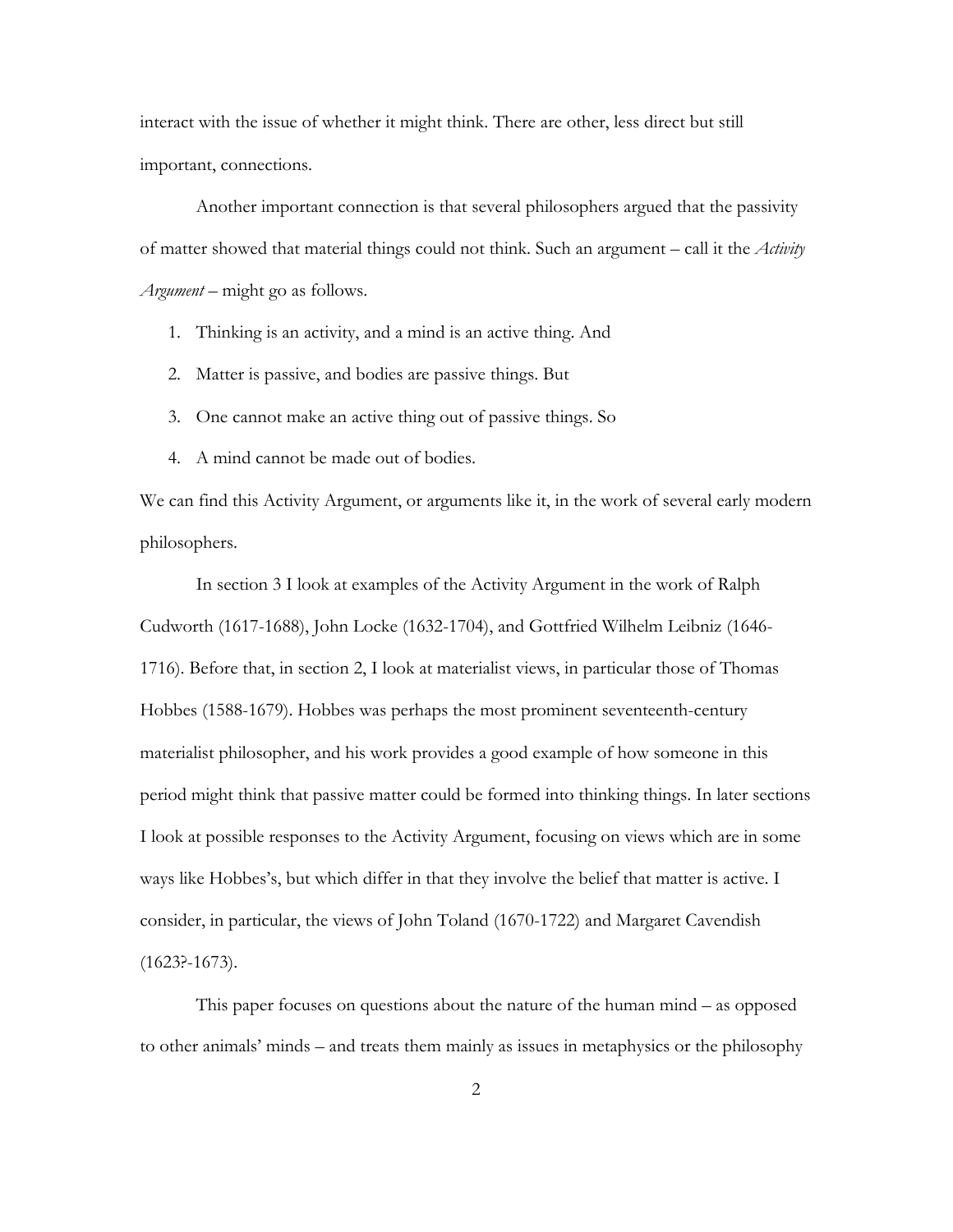of mind. Historically these were not, however, merely technical issues in the philosophy of mind. There were several important connections to moral and religious issues. Consider three examples. First, materialism appears to make it harder to account for the possibility of an afterlife. This seems, for example, to have been one of Descartes's goals in his *Meditations* – to show that the mind was not material, and thus that it might be immortal. Secondly, questions about the nature of the mind connect to questions about freewill. If the movements of matter are fully causally determined, and human minds are material beings, then it looks like our beliefs, motives, and decisions will also be fully causally determined, a conclusion that many have found unacceptable. There are also complex connections, in seventeenth-century European debates, between philosophical views about freewill and religious views about, e.g., predestination.<sup>2</sup> Thirdly, questions about the human mind lead to questions about the minds of non-human animals, questions that have their own moral and religious consequences. A consistent materialism about both human and animal minds seems to lead to the view that humans are not distinctive and special. A dualist view such as Descartes's, on which humans have an immaterial soul and other animals do not, preserves that distinction, at the cost of saying puzzling things about animal minds. It seems implausible, for example, to say that non-human animals have no sensations. Solving these puzzles by attributing an immaterial mind to those animals would have its own problems though. In particular, religious puzzles threaten to arise, as one might seem to have introduced immortal souls of animals.

# 2. Two seventeenth-century materialist views

<sup>&</sup>lt;sup>2</sup> On some related debates about free will see Harris and Jackson.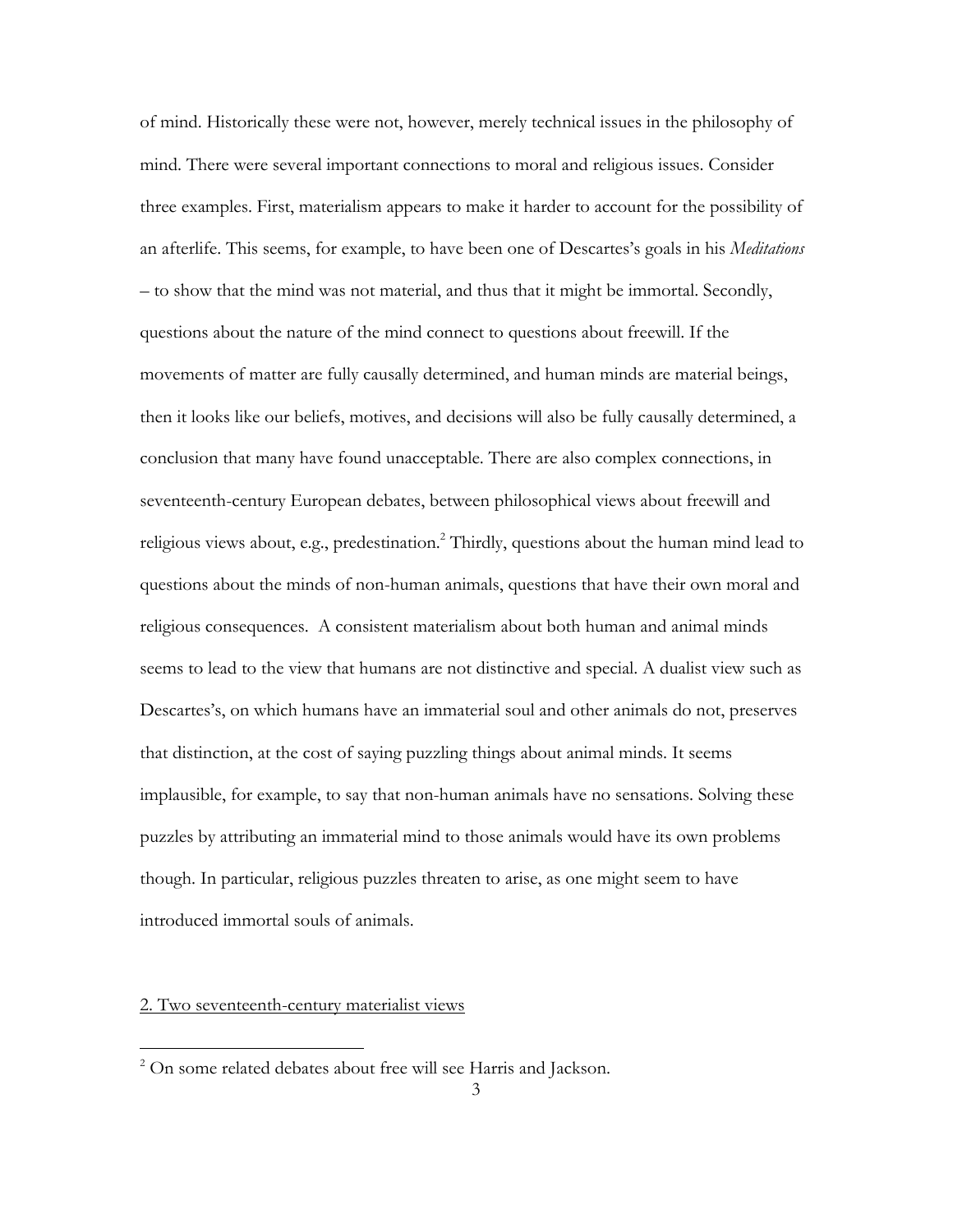### 2.1 Hobbesian materialism

Hobbes believed that certain bodies – in particular, living human bodies – could think, purely as a result of the motions of their parts. Consider the story about the mind that he tells in the first few chapters of his 1651 *Leviathan*. There he builds up an explanation of mental abilities – perception, imagination, memory, reason, passions, etc. – referring only to material things and their motions. Hobbes thus provides an example of mechanist materialism – materialism in which the mind is constructed from parts, the structure and motion of which give rise to surprising powers. There is a lot that needs explaining, if one is to have a fully developed materialist account of the mind of this sort. Hobbes was far from having all the details worked out, but even so, he had a good deal to say. Here I briefly consider three parts of his theory: his initial explanation of perception; his subsequent explanation of memory and imagination; and his view about the important role of language.

Consider first the discussion of perception with which Hobbes begins *Leviathan*: Concerning the Thoughts of man, I will consider them first *Singly,* and afterwards in *Trayne,* or dependance upon one another. *Singly,* they are every one a *Representation* or *Apparence,* of some quality, or other Accident of a body without us; which is commonly called an *Object.* Which Object worketh on the Eyes, Eares, and other parts of mans body; and by diversity of working, produceth diversity of Apparences (*Leviathan* 22).

Hobbes explains perception in terms of motion and pressure. In his story, the external object perceived presses on the perceiver's body (either directly, or indirectly via the medium), which pressure is then passed on into the body through the nerves, until it reaches the brain and the heart. There, in the heart, there is "a resistance, or counter-pressure, or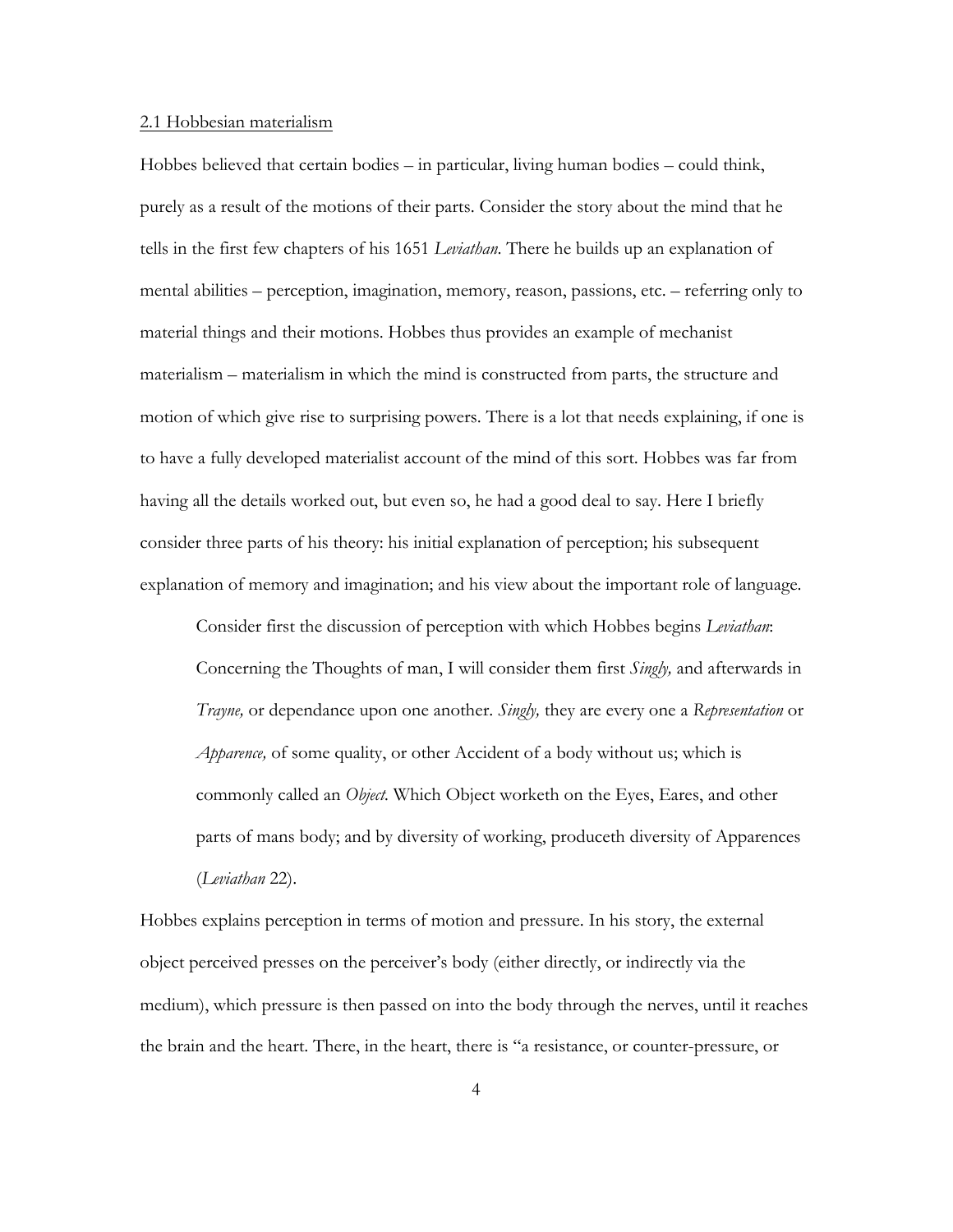endeavour of the heart" (*Leviathan* 22). This pressure is, or gives rise to, the sensation itself. The fact that this final pressure is outwards is supposed to explain why perception seems to be of something outside the body.<sup>3</sup>

Hobbes is not precise about what the dependence relation between the internal motions and the sensation is: he moves from talking about motions and pressures to talking about sense, appearance, and mental images, clearly thinking that the latter depend on the former, but not saying exactly how. That said, he clearly does think that bodies are the only substances involved in perception. It is obviously not unusual to think that material objects, including material parts of human beings, have an important role to play in perception. Still, it is notable that Hobbes gave a purely material account of perception. Here we might contrast Descartes, who argued that "We know for certain that it is the soul which has sensory perceptions, and not the body" (Descartes 1: 164). The soul that Descartes mentions here is immaterial. Hobbes's account, on the other hand, refers only to material objects and their motions.

Hobbes's account of the mind continues with a story about memory and imagination. Again, these are explained purely materially, as a result of motions in us. The thoughts that remain in our mind after perception are described as "*decaying sense*" (*Leviathan* 26), the motions of those perceptions being obscured by all the motions of other perceptions that come afterwards. This material account extends to understanding as well, which Hobbes takes to be another aspect of imagination: "The Imagination that is raysed ... by words, or other voluntary signes, is that we generally call *Understanding*; and is common to Man and Beast" (*Leviathan* 36). Hobbes did think there were differences between human and

 <sup>3</sup> For other accounts see *Elements of Law*, ch.2 and *De Corpore*, ch.25.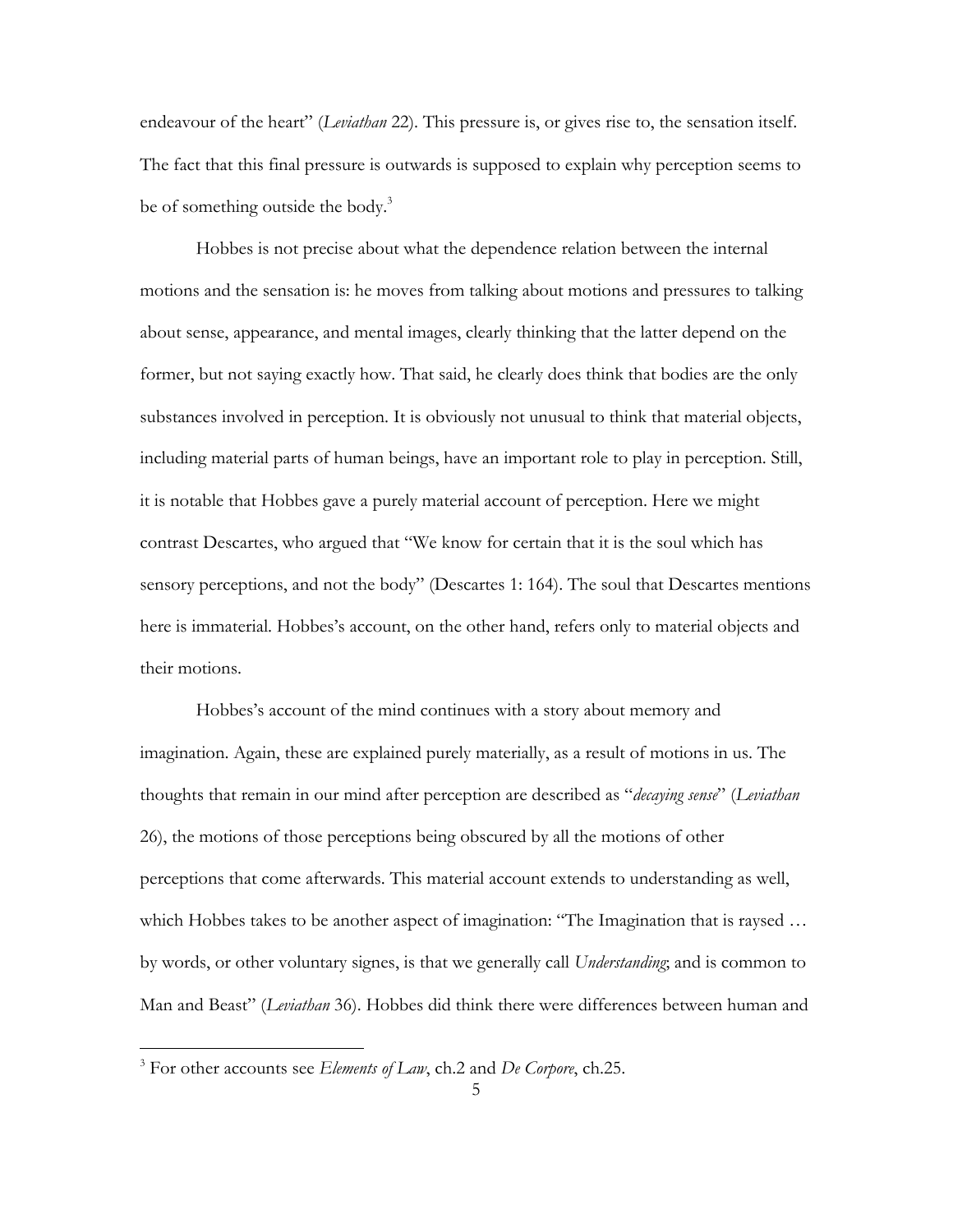animal cognition: most importantly, humans have language, which allows them to think general thoughts, and acquire scientific knowledge, but also opens up the possibility of speaking absurdly, and of self deception. Hobbes maintained, however, that none of humans' extra cognitive powers demanded an immaterial explanation. All of them, ultimately, were to be explained by the motions of parts of our bodies.

# 2.2 Locke and the superaddition of thought to matter

Hobbes gives us a clear and straightforward example of a seventeenth-century European materialist, but he was not the only one.<sup>4</sup> An intriguing further example occurs in some of John Locke's discussions. Locke rejected Hobbes's sort of materialism, but thought that another sort of materialism might perhaps be true.

Locke suggested that different sort of materialism when he said that "GOD can, if he pleases, superadd to Matter a faculty of Thinking" (*Essay* 4.3.6). "For", Locke says,

I see no contradiction in it, that the first eternal thinking thing should, if he pleased, give to certain Systems of created senseless matter, put together as he thinks fit, some degrees of sense, perception, and thought (*Essay* 4.3.6).

Whatever exactly superaddition is, it seems to be more than mere arrangement, so this view is not the same as Hobbes's mechanist materialism. Rather, it is the view that there could be a finite, created material mind, if God did something over and above arranging and moving parts. <sup>5</sup> It is nevertheless a sort of materialism about the mind, which is based on, or at least

<sup>&</sup>lt;sup>4</sup> One controversial example is that of Benedict Spinoza (1632-1677), who some have thought to have been a materialist. The interpretation of Spinoza's metaphysics is puzzling enough that others have plausibly read him as an idealist.

<sup>5</sup> On superaddition see Ayers 2:142-53, Downing, 'Status', and Wilson 196–214.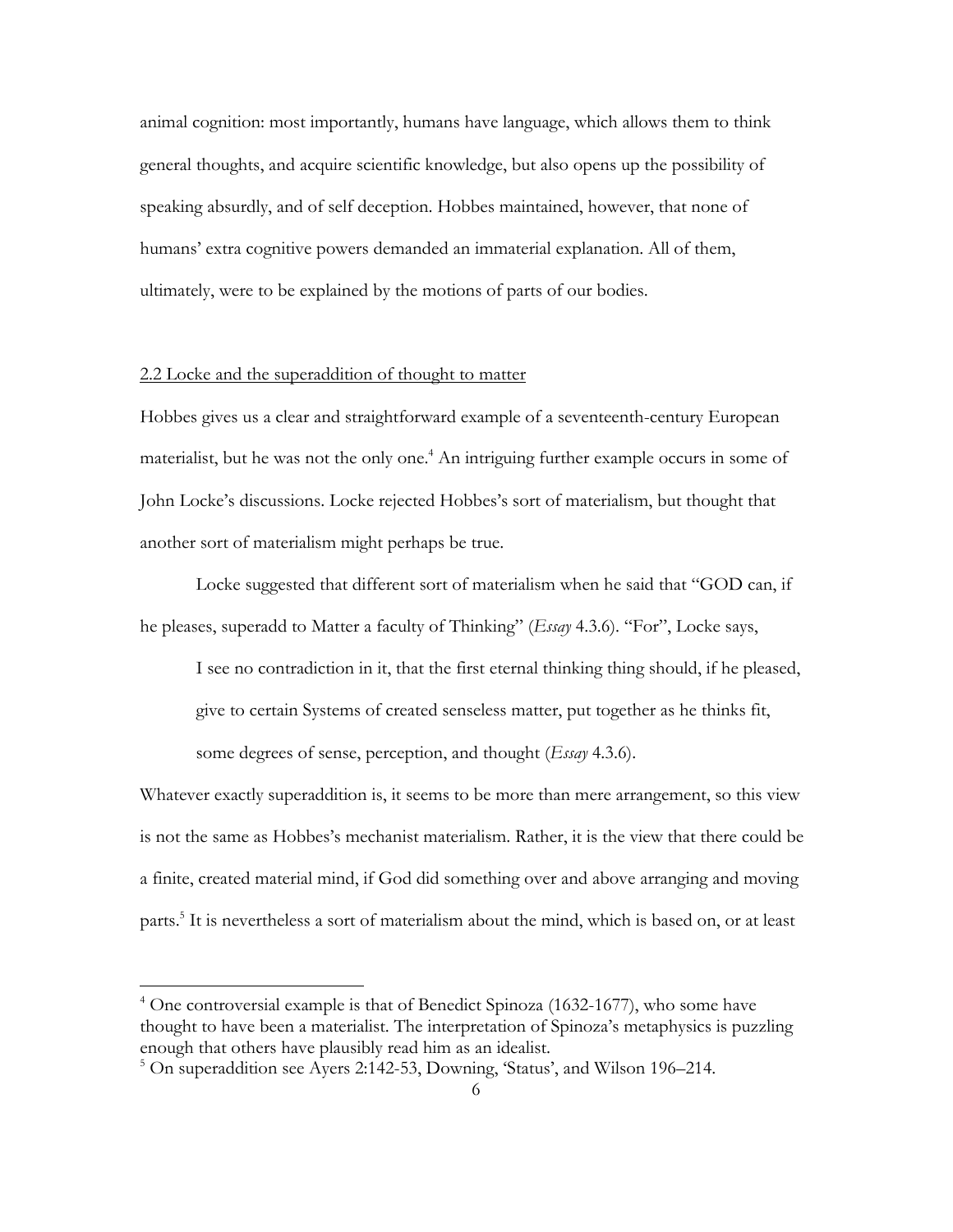compatible with, a belief in the passivity of matter.<sup>6</sup> It was also a view that generated considerable debate among Locke's contemporaries.<sup>7</sup>

### 3. The Activity Argument

Recall the Activity Argument that I introduced in section 1:

- 1. Thinking is an activity, and a mind is an active thing. And
- 2. Matter is passive, and bodies are passive things. But
- 3. One cannot make an active thing out of passive things. So
- 4. A mind cannot be made out of bodies.

This is an objection to materialism about the human mind, particularly of the Hobbesian and Lockean sorts.

### 3.1 Activity

What is meant by 'active' here? The question is whether matter can move itself, or merely receive and pass on motion that originated outside it. The active in this sense is the selfmoving – or more broadly, the self-changing. For matter in this sense to be active, it must be able to be the ultimate finite source of motion (or change more generally) rather than merely passing it on.

 <sup>6</sup> In *Essay* 2.21.2 Locke allows that matter might have some active powers, but seems skeptical about whether it does, and says that we get a better idea of active power by looking at our minds.

 $<sup>7</sup>$  For examples of early modern criticism of Locke's view see Mary Astell's discussion in her</sup> *Christian Religion* (sections 262-9, pp. 253-61); Pierre Bayle's discussion in Note M to the article "Dichaearchus" in his *Dictionary* (Bayle 72-4); the comments of Samuel Clarke in his correspondence with Anthony Collins (Clarke and Collins); and Leibniz's comments, such as those in the Preface to the *New Essays* (*Philosophical Essays* 300-5).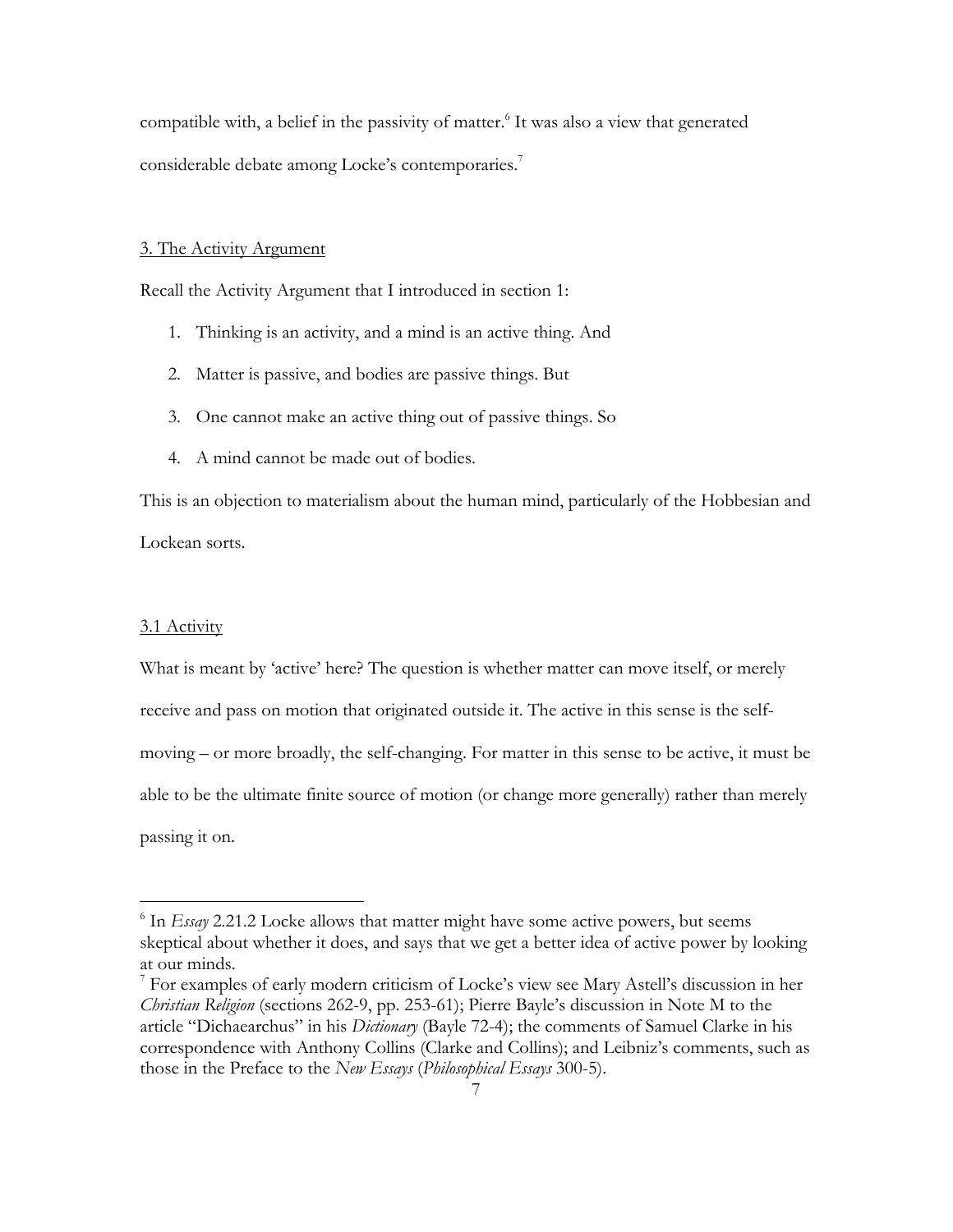Consider the bodies in Hobbes's story about perception. Aside from the perceiver's own body, there is an external body perceived, and there are also bodies in between – air is body, not empty space. It seems natural to say that, in Hobbes's view, the intervening bodies are just passing on motion, not actively generating it themselves. What about the perceived object? When an isolated case of perception is described, the observed body looks to be the originator of the motion. Hobbes thinks however that it is also really a passive thing, which can only pass on motion it has received from a neighboring body.

Hobbes's contemporary Henry More (1614-1687) criticized him on several fronts. On this issue he agreed with him though, arguing that matter is not active: it cannot move itself, but only pass on motion that originated in some other kind of thing (namely spirit).

The next property is *Self-motion,* which must of necessity be an Attribute of something or other; For by *Self-motion* I understand nothing else but *Self-activity,* which must appertain to a Subject active of it self. Now what is simply active of it self, can no more cease to be active then to Be; which is a sign that Matter is not active of it self, because it is reducible to Rest: Which is an Argument not only that *Self-activity* belongs to a Spirit, but that there is such a thing as a Spirit in the world, from which activity is communicated to Matter (More 42).

More's reason why matter is not active is that matter sometimes is at rest. Thus it is not essentially a moving thing, for sometimes it is not moving at all. More appears here to assume both that an object that essentially has a feature must always have (a degree of) that feature, and that rest is not a degree of motion. The detailed interpretation of More's argument aside though, one should at least notice that there was a genuine question at the

8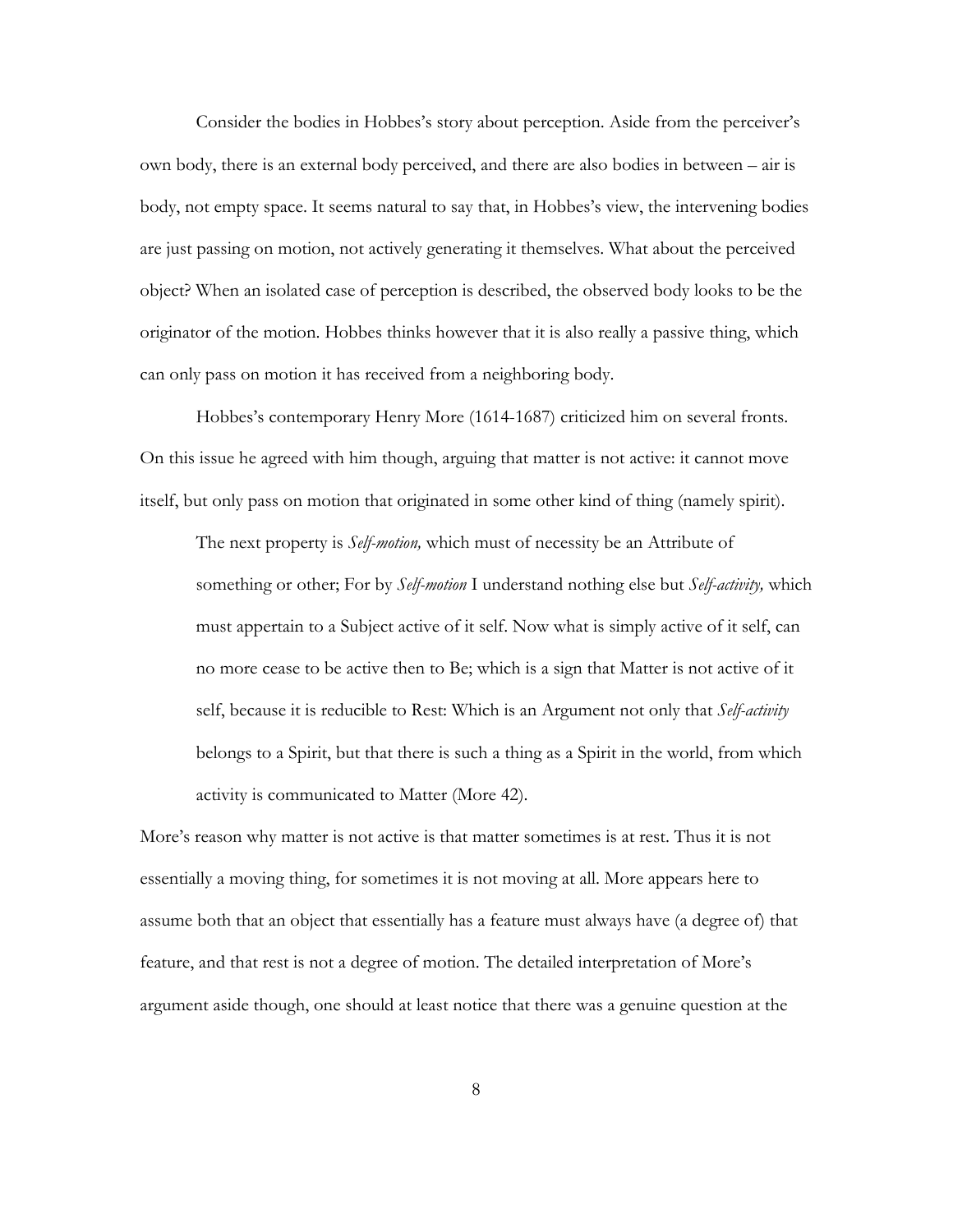time as to whether matter was active in this sense.<sup>8</sup> More and Hobbes agreed, but many others did not.<sup>9</sup>

# 3.2 Three versions of the Activity Argument

We find something like the Activity Argument in Cudworth's 1678 *True Intellectual System of the Universe*:

For Body being nothing but *Antitypous Extension*, or *Resisting Bulk*, nothing but mere *Outside, Aliud extra Aliud*, together with *Passive Capability*, hath no *Internal Energy, Selfactivity*, or *Life* belonging to it; it is not able so much as to *Move it self*, and therefore much less can it *Artificially direct* its own Motion (163).

Here Cudworth argues that because body is not active, it can neither cause its own motion, nor "artificially direct" that motion – it cannot decide what that motion should be, or exercise control over it. Cudworth was not the only one to draw attention to a distinction between active and passive here.<sup>10</sup>

John Locke apparently echoes Cudworth's argument when he argues that matter alone – "a dead inactive Lump", in one example – "cannot produce in it self so much as Motion", never mind thought (*Essay* 4.10.10). But perhaps Locke is better read as giving two arguments: a first argument that matter cannot produce activity (motion), and a second argument that it cannot (even if you add motion) produce thought. $11$ 

 <sup>8</sup> On More's views about matter, including self-activity (or its absence) see Reid (237-278). <sup>9</sup> Here see section 4 below.

 $10$  Later and in a very different context we find Hume arguing that "an active principle can never be founded on an inactive" (*Treatise* 3.1.7).

 $11$  On Locke and Cudworth see Ayers 2:169-83.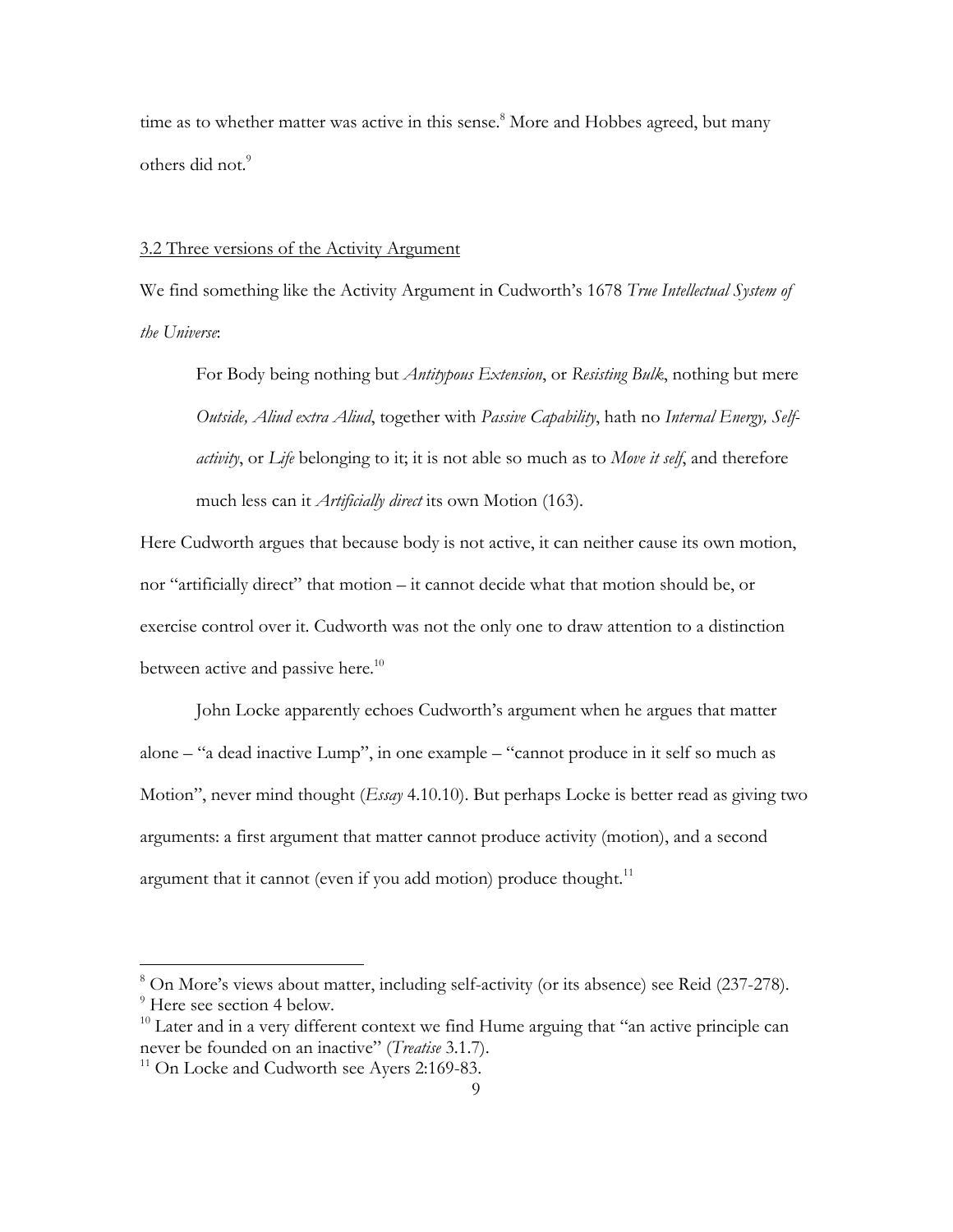The Activity Argument can be seen more clearly in some of the work of Leibniz. Leibniz was opposed to both the Hobbesian and the Lockean forms of materialism. He talked of "the wicked doctrine of those who, following Epicurus and Hobbes, believe that the soul is material" (*New System* 112). And he cited Locke's view as an example of the way that "NATURAL RELIGION itself seems to decay [in England] very much" (*Philosophcal Essays* 320). Leibniz had several objections to materialist views. Among them was the Activity Argument.<sup>12</sup>

Leibniz understood thought (perception, in his terminology) to be a sort of action. Matter, however – at least, matter as many philosophers understand it – is purely passive. Thus, an objection to materialism arises. As Leibniz puts the point, very directly, in a 1710 piece on the souls of men and beasts: "perception cannot be deduced from bare matter since it consists in some action" (*Shorter* 63).<sup>13</sup> This seems, quite straightforwardly, to be a version of the Activity Argument against materialism.

# 3.3 Responses to the Activity Argument

Can the Hobbesian and Lockean versions of materialism be defended against the Activity Argument? The superaddition theorist seems to have a ready response. For they might simply say that, if God were to add the power of thought to matter, God would thereby add an active power to matter. Thus, although matter in general is not active, matter with the superadded power of thought is active. $14$ 

<sup>&</sup>lt;sup>12</sup> For more detailed recent discussions of this and related issues, see Duncan, 'Mill Arguments', Lodge, and Rozemond.

 $13$  See the discussion of this text by Rozemond (11-5).

<sup>&</sup>lt;sup>14</sup> Matter to which God has superadded thought already possesses a power that most matter does not have, one that seems not to be derived from the nature of matter itself. If it can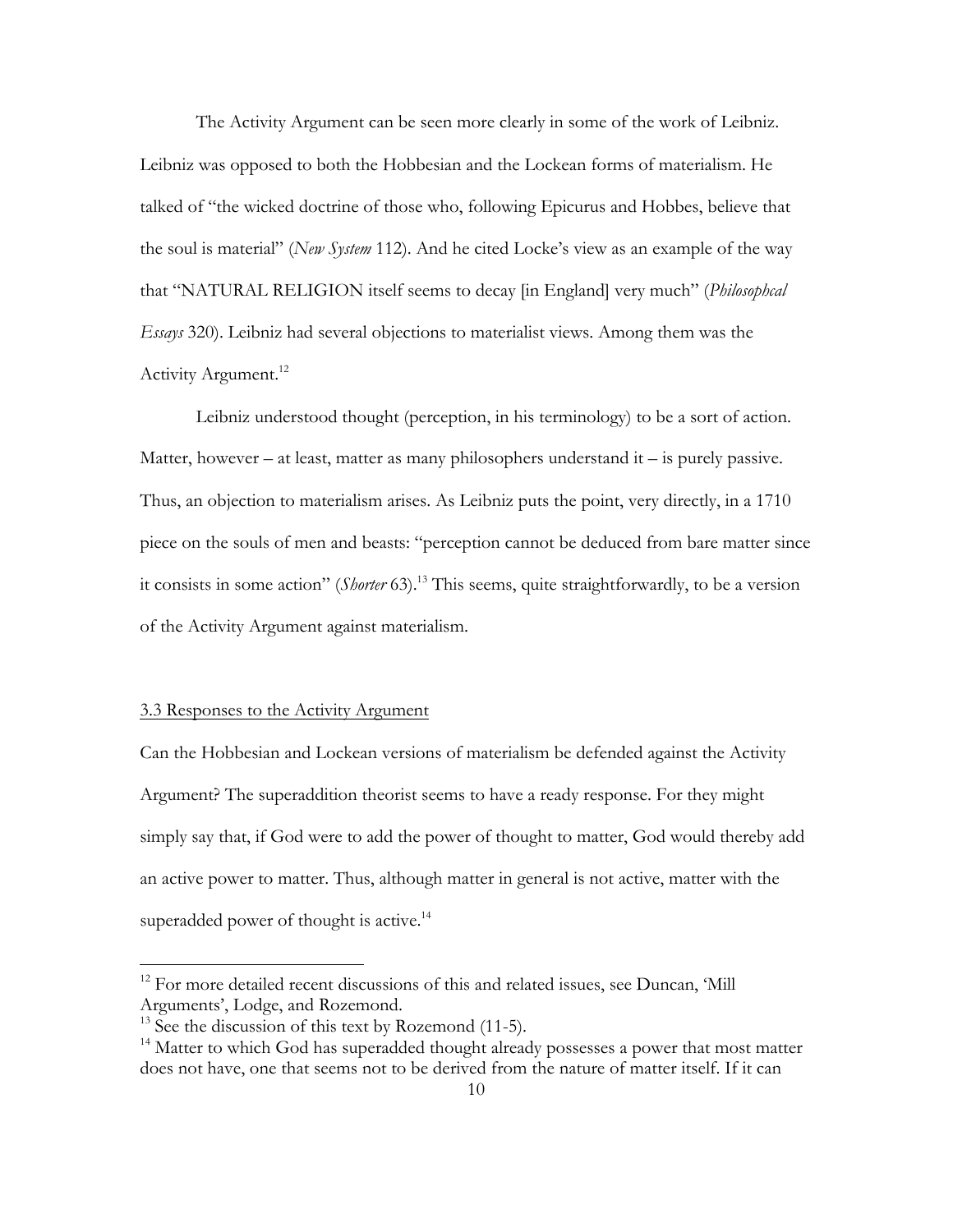If the Activity Argument poses a problem for anyone, it is the Hobbesian materialist. No doubt, someone already convinced of Hobbesian materialism might take its truth to show that something must be wrong with this abstract anti-materialist argument. Seeking a more detailed response, they might deny premise 3's claim that one cannot make an active thing out of passive things. Or they might deny premise 1's claim that thinking things are (in the relevant sense) active. Certainly Hobbes himself often seems inclined to think of minds as just another part of the mechanical world, working by motion, action, and reaction.

A different sort of response would involve rejecting premise 2's claim that matter is purely passive. In fact, a number of early modern philosophers thought for other reasons that matter was active. This opens up the possibility of using an active matter theory to defend materialism about the mind. Moreover, as we will see below, there were seventeenthcentury materialists who believed matter was active.

# 4. Active matter

 $\overline{a}$ 

A number of notable figures thought matter was active in something like the sense introduced in section 3.15 Pierre Gassendi (1592-1655), for example, had attributed activity to atoms, believing that there was a "natural and internal faculty or force [*vis*] by which atoms move and go" (LoLordo 140). Gassendi's views were promoted in English by Walter Charleton (1620-1707).16 Thus, for example, chapter XI of Charleton's 1654 *Physiologia Epicuro-Gassendo-Charltoniana* is "Of the Motive Virtue, Habit, Gravity, and Levity of

possess such an unusual power because of the power and action of God, why may it not possess an unusual active power for that reason?

 $15$  On seventeenth-century belief in active matter see Garber et al. and Henry.

<sup>&</sup>lt;sup>16</sup> On Charleton's view, and a variety of related seventeenth-century British views, see Henry.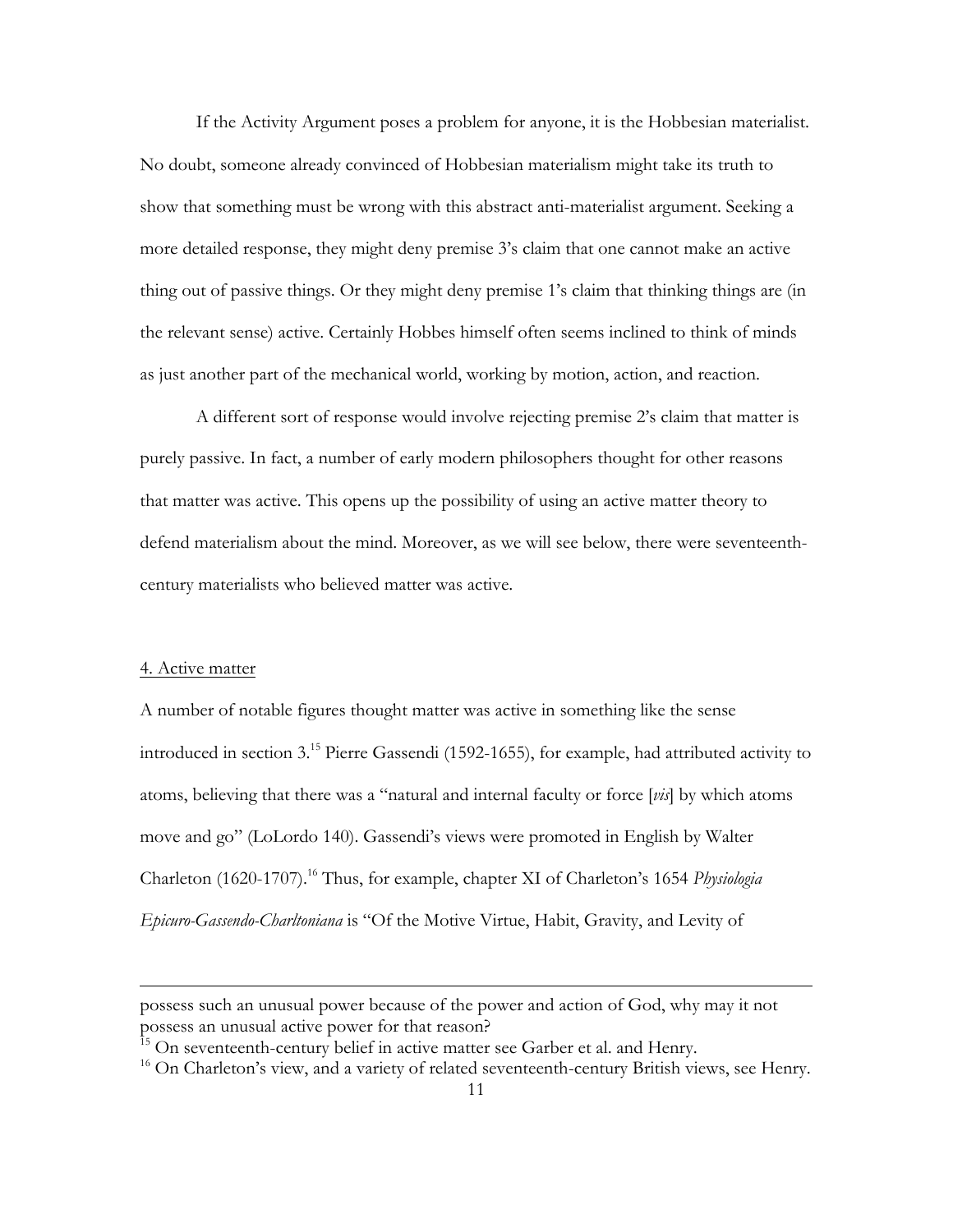Concretions" (Charleton 269-292).<sup>17</sup> Charleton claimed both that atoms possess an "essential" Faculty, Mobility" and that all atoms are always in motion, "incessantly agitated" by that faculty (269). Atoms, the most basic of bodies, are essentially and constantly active. This activity gives rise to the motive virtue of compound bodies.

Leibniz provides another example of belief in active matter. The example is complicated by interpretative questions about how matter, bodies, and corporeal substances fit into Leibniz's overall metaphysical scheme.<sup>18</sup> There are further questions about how his advocacy of a sort of active matter view relates to his promotion of the Activity Argument. Despite these complications, however, it is clear that one of Leibniz's repeated criticisms of earlier moderns such as Hobbes and Descartes was that their views of the material world omitted *active force*. Consider, for instance, what he said in his 1702 essay "On Body and Force, Against the Cartesians". There he "acknowledge[s] a certain active force or entelechy in body" (*Philosophical Essays* 250). This active force "involves an effort [*conatus*] or striving [*tendentia*] toward action [*actio*], so that, unless something else impedes it, action results" (252). Why should we believe that bodies contain such an active force? Leibniz appeals to "experience itself which shows that motions are in matter" (253), and asks what causes those motions. Ultimately, for Leibniz as for his opponents, the answer is God. Nevertheless, Leibniz thinks, "in particular cases, they ought to be attributed to the force God placed in things" (253). This force of Leibniz's is active in two ways. It is active in the sense opposed to occasionalism: the force is in created bodies, and is not simply the action of God. But it is

<sup>&</sup>lt;sup>17</sup> 'Concretions' here are compound bodies.

 $18$  The problems are most obvious if we interpret Leibniz as an idealist (Adams). But they remain even if we prefer other readings. For alternative approaches, see for example Garber and Hartz.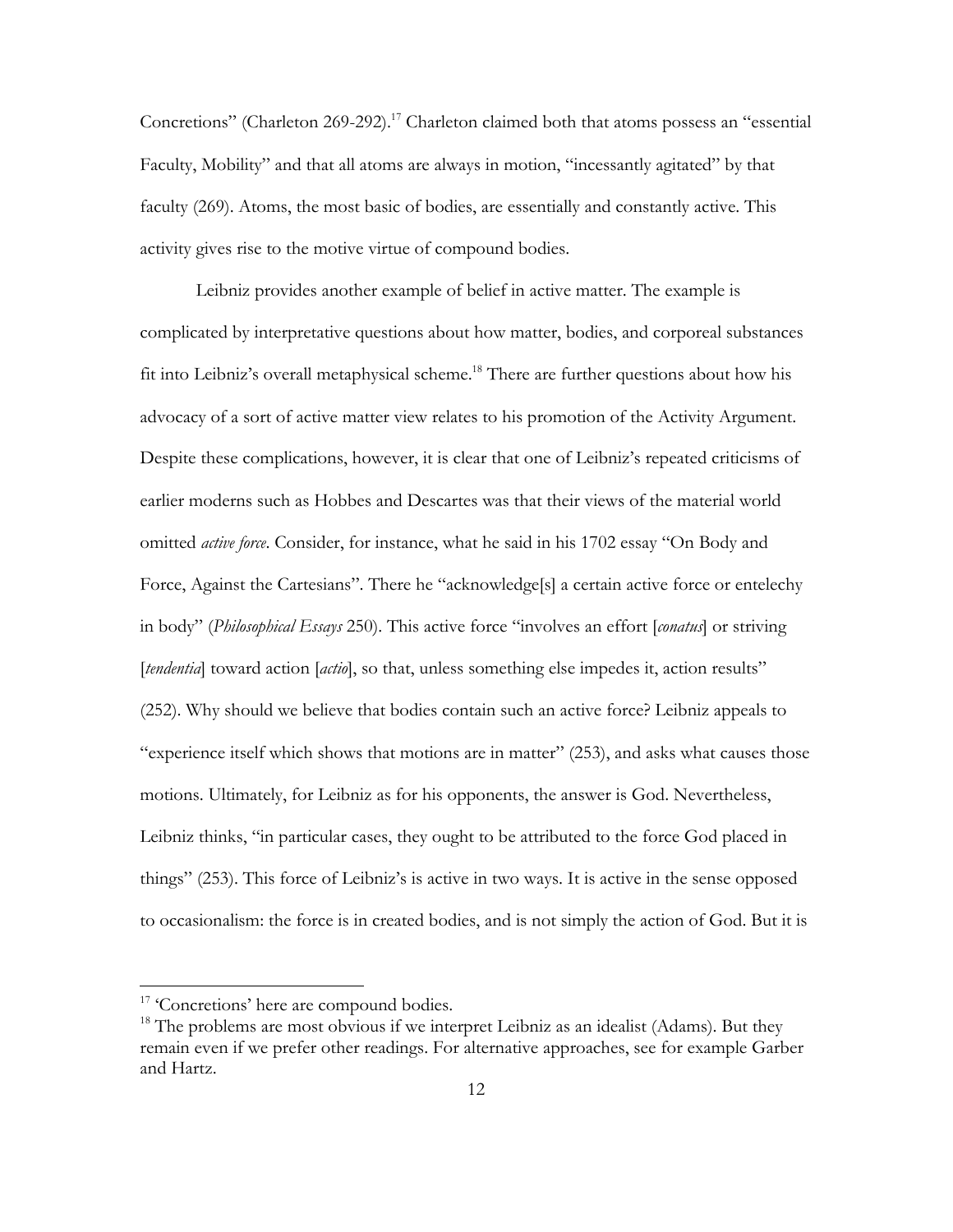also active in the second sense: it involves an effort or striving, and its possessor is not merely a passive thing that passes on motion.

The debate about the activity of matter took a further turn towards the end of the seventeenth century, with the rise of Newtonian physics.<sup>19</sup> The theory of Isaac Newton (1642-1727) introduced an attraction between bodies, which seemed mechanically inexplicable. Newtonians differed on how exactly to account for this attraction: acceptance of Newton's discoveries did not have to push one to a different conception of matter. But Roger Cotes (1682-1716), editor of the second edition of Newton's *Principia*, did write in his Preface to that edition that:

Among the primary qualities of bodies universally, either gravity will have a place, or extension, mobility, and impenetrability will not. And the nature of things either will be correctly explained by the gravity of bodies or will not be correctly explained by the extension, mobility, and impenetrability of bodies (Newton 392).

Cotes did not just argue that mechanical explanations are inadequate (given what Newton had discovered). He also suggested that a better explanation would make gravity a primary (and thus fundamental) quality of bodies. This, in its own way, would make matter active: matter could move as a result of its inherent gravitational power, without impulse from outside. Cotes's suggestion was far from universally accepted among Newtonians. But it illustrates the potential Newton's discoveries had for changing the debate about the nature of matter and bodies. More generally, the views described in this section show that it was not unusual for early modern philosophers to believe that matter was active.

<sup>&</sup>lt;sup>19</sup> On Newtonianism and philosophy see for example Downing, "Locke's Newtonianism", Janiak, and Janiak and Schliesser.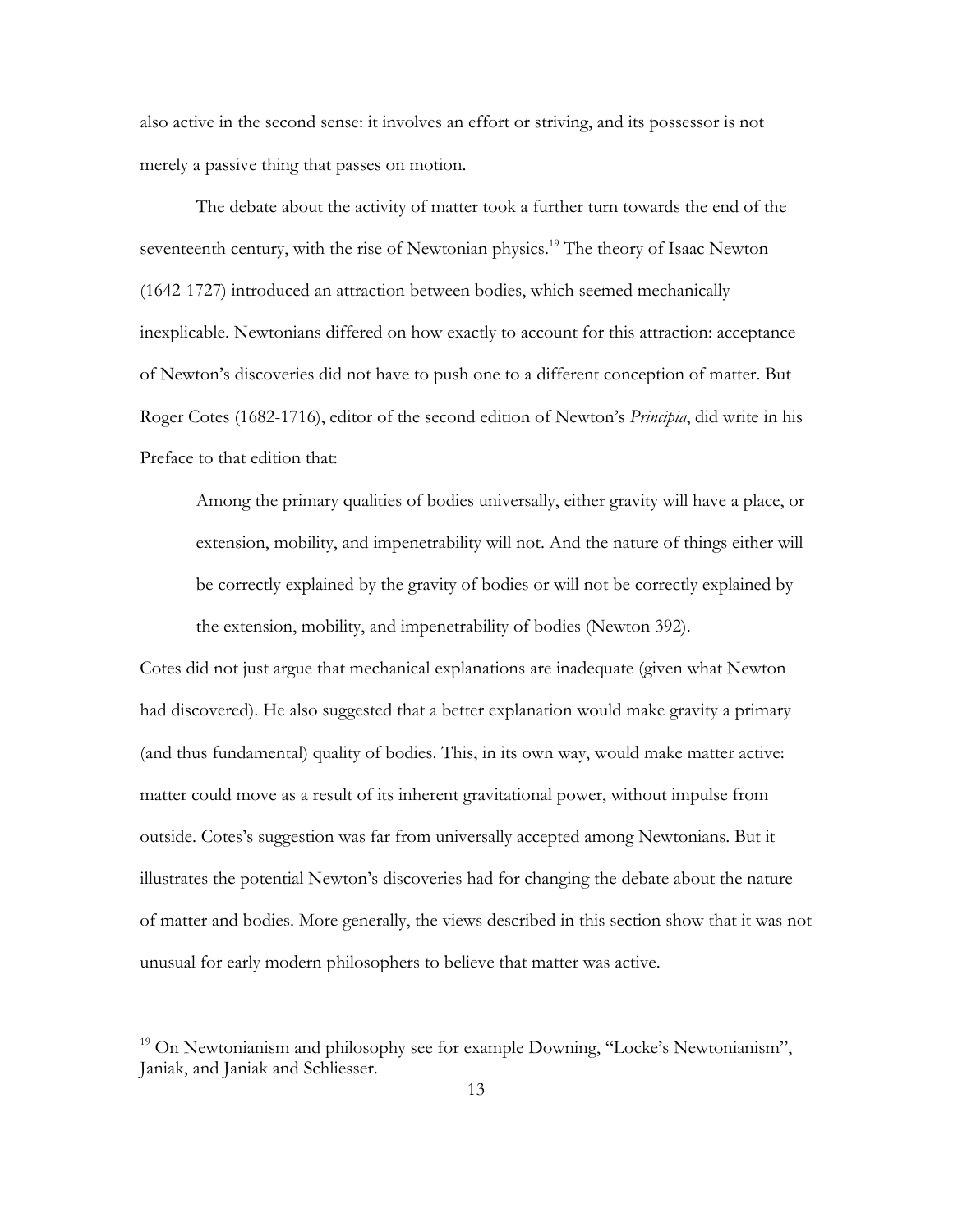### 5. Materialism with active matter

Recall once again the Activity Argument against materialism. If one thought that matter was active, one would seem to have a ready reply. In this section, I present two views one could think of in this way – two materialist views of the time period, according to which matter was active. These are the views of John Toland and Margaret Cavendish. This is not to say they were initially presented as responses to the Activity Argument, but they do show some of the resources that were available for response.

Both Toland's view and Cavendish's involve believing that minds are material, and that matter is fundamentally active. They differ in how they think the power of thought arises. Toland's view is much like Hobbes's: it explains thought in terms of the structure and motions of the material parts of the thinking thing. Cavendish, in contrast, takes matter's power of thought to be fundamental, not derivative.

### 5.1 Toland

John Toland was at one point a Hobbesian materialist. Leibniz described him as such in 1702: "The view is Hobbes's view that there is nothing in nature but shapes and movements" (Leibniz, Klopp 364). However, Toland came to think that matter was active – seemingly as a result of his engagement with Leibniz, believer in active force in the material world (Duncan, 'Toland, Leibniz'). Thus in his 1704 *Letters to Serena*, Toland claimed that "Matter is necessarily active as well as extended" (5.1, 164), and indeed that "Activity ought to enter into the Definition of Matter, [and] it ought likewise to express the Essence thereof" (5.2, 165). Thus, Toland became a materialist who believed in active matter.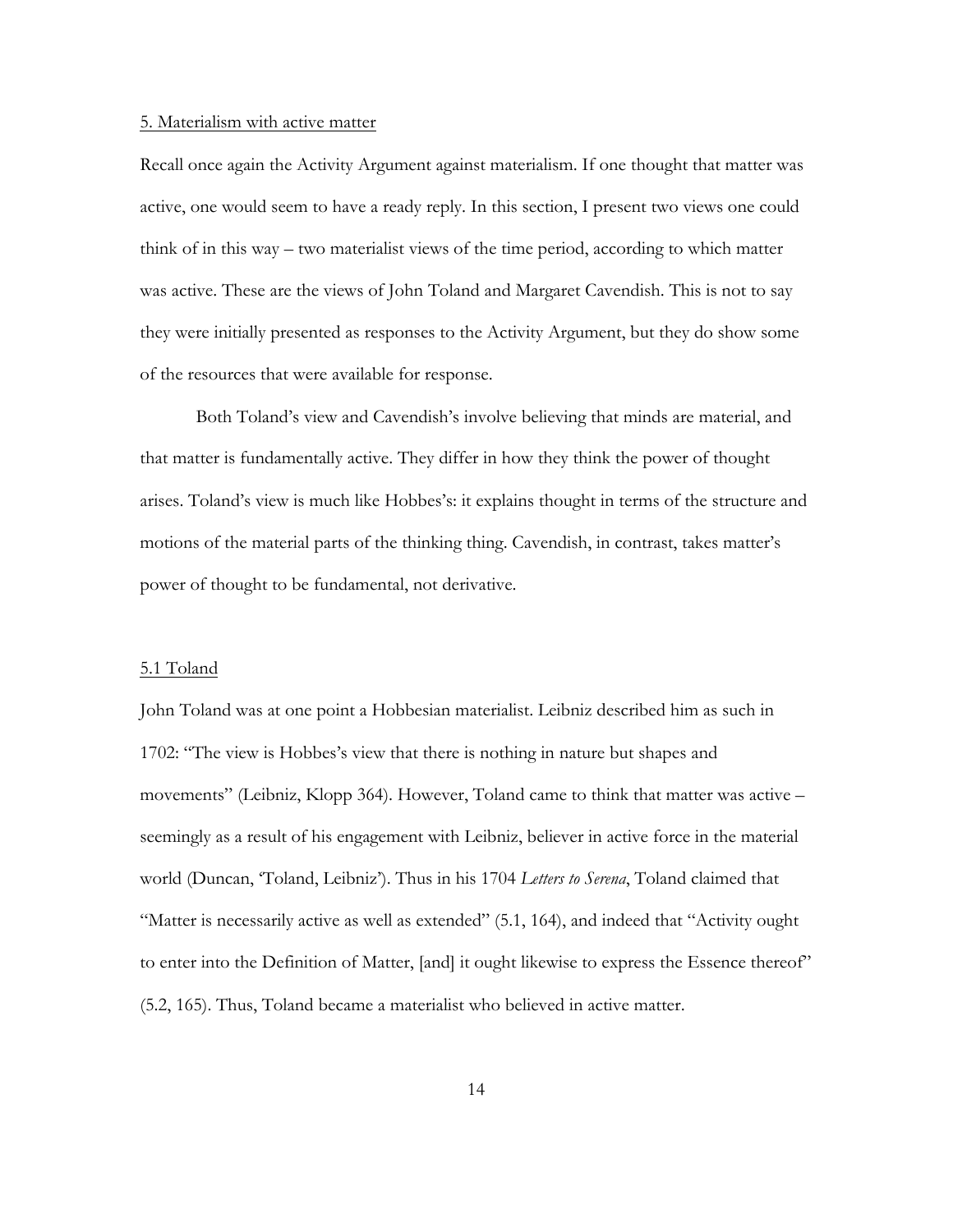It is true that having this view would allow an easy response to the Activity

Argument. The active power of thinking is attributed to matter that is itself active, so there is no attempt to derive the active from the passive. However, in Toland's view, the activity of matter is apparently unrelated to the ability of material bodies to think: that is explained, as in Hobbes's view, by the arrangement and motion of parts. So a worry about how shapes and motions can give rise to thoughts might seem to remain, even though Toland's view differs from Hobbes's in what it says about the origin of that motion. Cavendish, however, avoids that problem, for she tells a strikingly different story about how matter thinks.

### 5.2 Cavendish

Cavendish held, like Hobbes and Toland, that all of the natural world is material and that there are material thinking things. Unlike Hobbes, she thought that matter was fundamentally active. Moreover, she thought that some matter had the fundamental power of thought.

We see these views in several of her works. Here I take my examples from her 1668 *Ground of Natural Philosophy*. In the third chapter of part I, having described some basics of her materialism, Cavendish distinguishes "two sorts of Matter, namely, that sort which is Self-moving, and that which is not Self-moving" (3). That is, there is self-moving matter, active matter. Cavendish goes on to distinguish two sorts of self-moving matter, the sensitive and the rational. As that language suggests, she thought some matter could think – and that this thinking was a basic feature of it, not the result of the structuring of its parts in a mechanically appropriate way. Thus chapter 8 of part I of the *Ground*:

15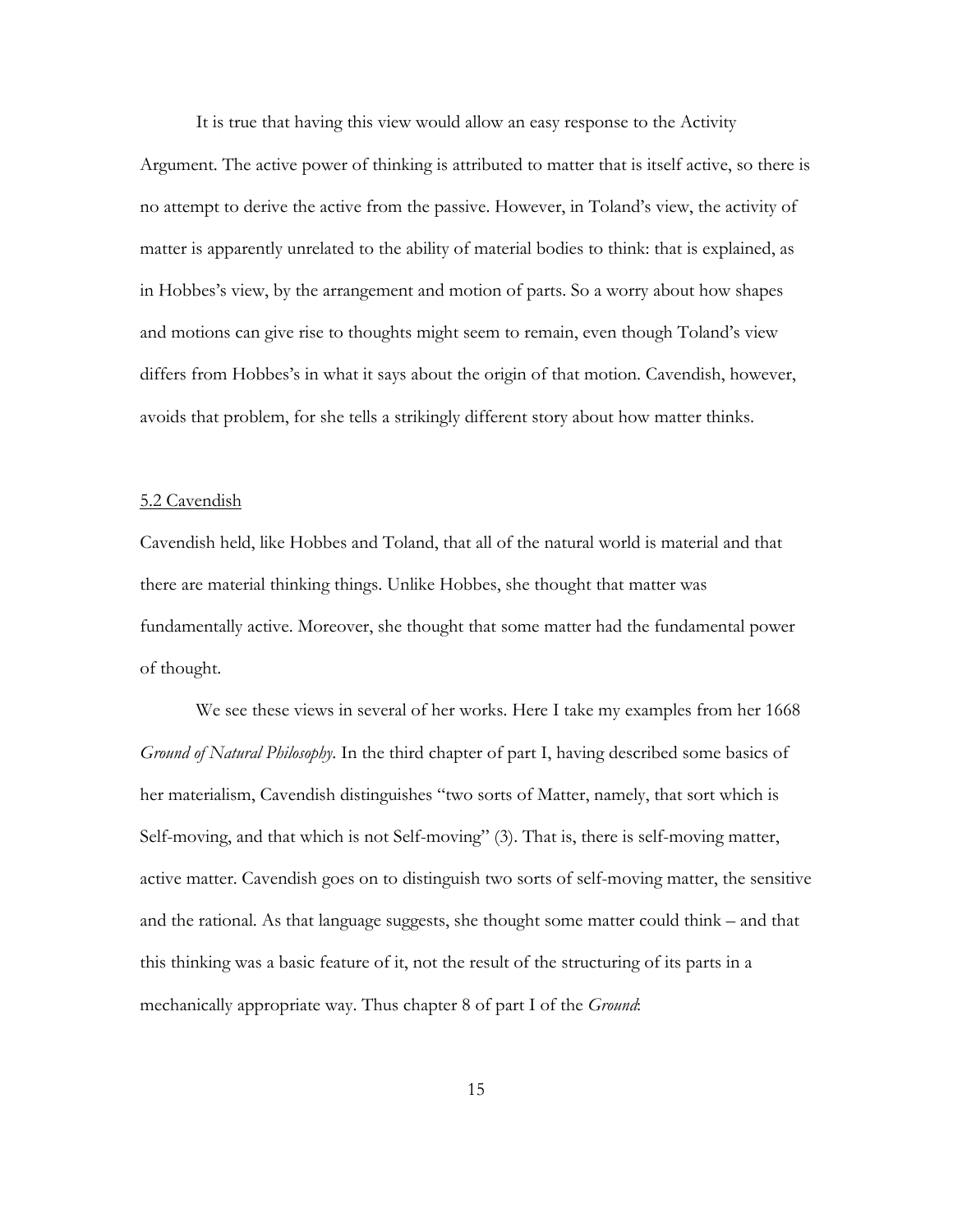IF Nature were not Self-knowing, Self-living, and also Perceptive, she would run into Confusion: for, there could be neither Order, nor Method, in Ignorant motion; neither would there be distinct kinds or sorts of Creatures, nor such exact and methodical Varieties as there are: for, it is impossible to make orderly and methodical Distinctions, or distinct Orders, by Chances: Wherefore, Nature being so exact (as she is) must needs be Self-knowing and Perceptive: And though all her Parts, even the Inanimate Parts, are Self-knowing, and Self-living; yet, onely her Self-moving Parts have an active Life, and a perceptive Knowledg (7).

Cavendish's vision is of matter as a fundamentally active thing, whose powers include the power of thought. Thought is not the result of mechanical structure.<sup>20</sup> Indeed, quite the opposite – Cavendish apparently attempts to explain mechanical interaction in terms of thought. This comes across in her discussions of Hobbes and Descartes in her *Philosophical Letters.* For example, where Hobbes thought that pressure and reaction explained perception and thought, Cavendish argues that perception and thought explain pressure and reaction. Thus she comments in letter 18 of Part I: "I will not say, that there is no pressure or reaction in Nature, but pressure and reaction doth not make perception, for the sensitive and rational parts of matter make all perception and variety of motion".

Cavendish's view avoids the Activity Argument objection to materialism. In doing so, however, it encounters its own problems. One might wonder, of course, what the evidence is that the material world really has this fundamental feature. Beyond that, there is a serious question about how the many thinking beings that Cavendish allows relate to one

 $20$  In addition to thinking that the parts of matter could think, she seemed also to believe that the whole of rational matter taken together was a thinking thing, the "General Soul of Nature, which I name the rational Matter" (*Opinions*, Epistle to the Reader).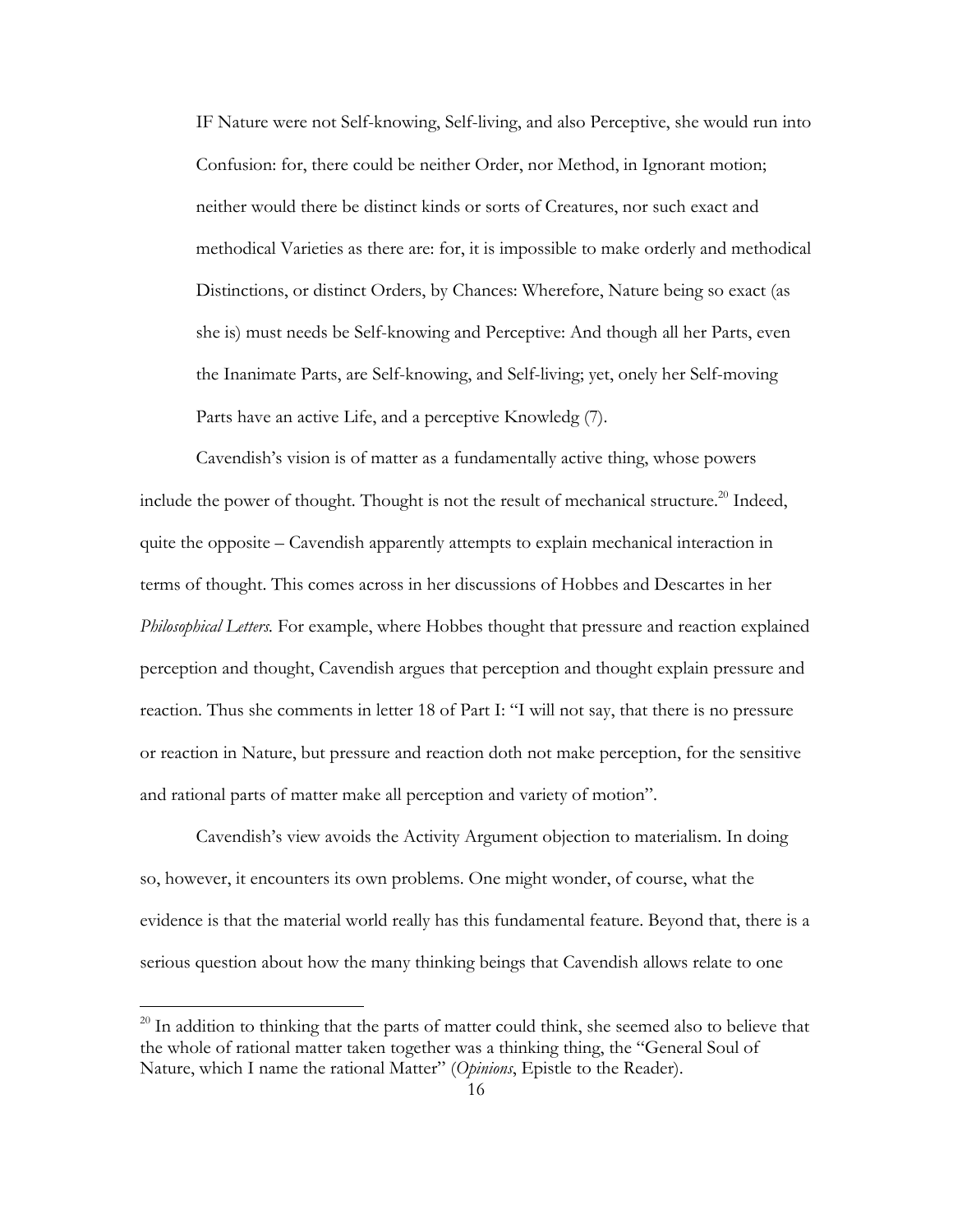another. If all the parts of nature can think and know, then my dog, my dog's left ear, and the hair at the very end of that ear can all think. The dog, a thinking thing, is made up of many smaller thinking things. But how does the thought of the dog relate to the thoughts of its parts? It is not simply the sum of them. Cavendish at one point suggests that the parts of a whole believe what the whole believes, when she argues that the various parts of nature believe in God, because nature as a whole does.<sup>21</sup> This surprising principle would fill out the story somewhat, but does not tell us which of the beliefs of the parts are beliefs of the whole.

# 6. Conclusion

The apparently simple question of whether matter can think is complicated by debates about what matter itself is, and what it can possibly do. Materialists such as Hobbes believed that matter could think, and that this thought arose simply from the arrangement and motion of parts. Several critics objected that this was not possible, because matter is passive, thought is active, and active powers cannot arise from merely passive things. We can see this objection, the Activity Argument, in the work of Cudworth and Leibniz. Some early modern materialists, however, held views that avoided that objection, because they also believed that matter was active. Toland and Cavendish provide two examples of this. Toland continued to believe, like Hobbes, that material beings' thought arose from the structure and motion of

<sup>&</sup>lt;sup>21</sup> That is, "if nature believes a God, all her parts, especially the sensitive and rational, which are the living and knowing parts, and are in all natural creatures, do the like, and therefore all parts and creatures in nature do adore and worship God, for any thing man can know to the contrary" (*Letters*, Part II, letter 1). This suggests a dependence of the thoughts of the parts on the thoughts of the whole.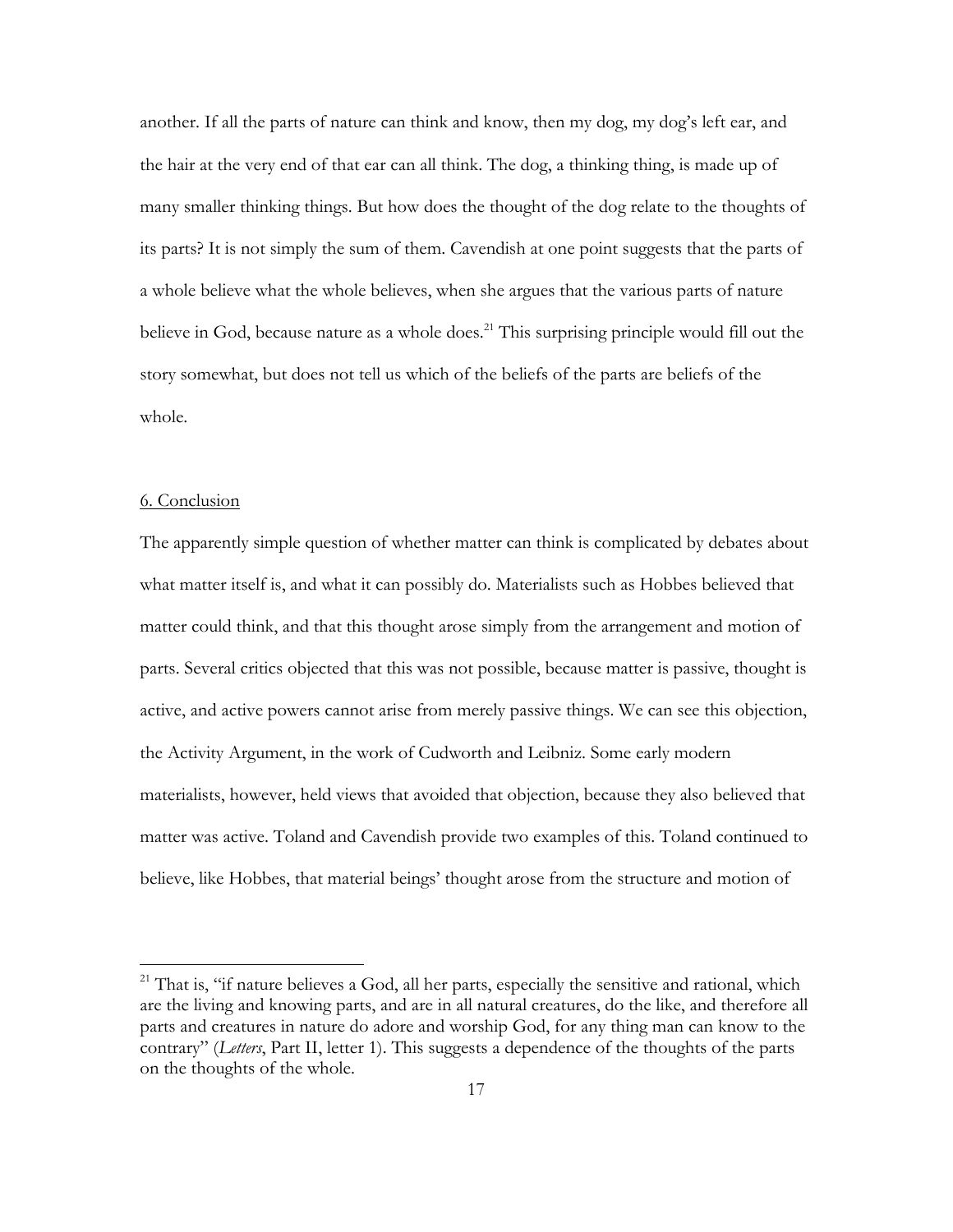the beings' parts. Cavendish, however, took thought to be a fundamental and irreducible feature of active, thinking matter.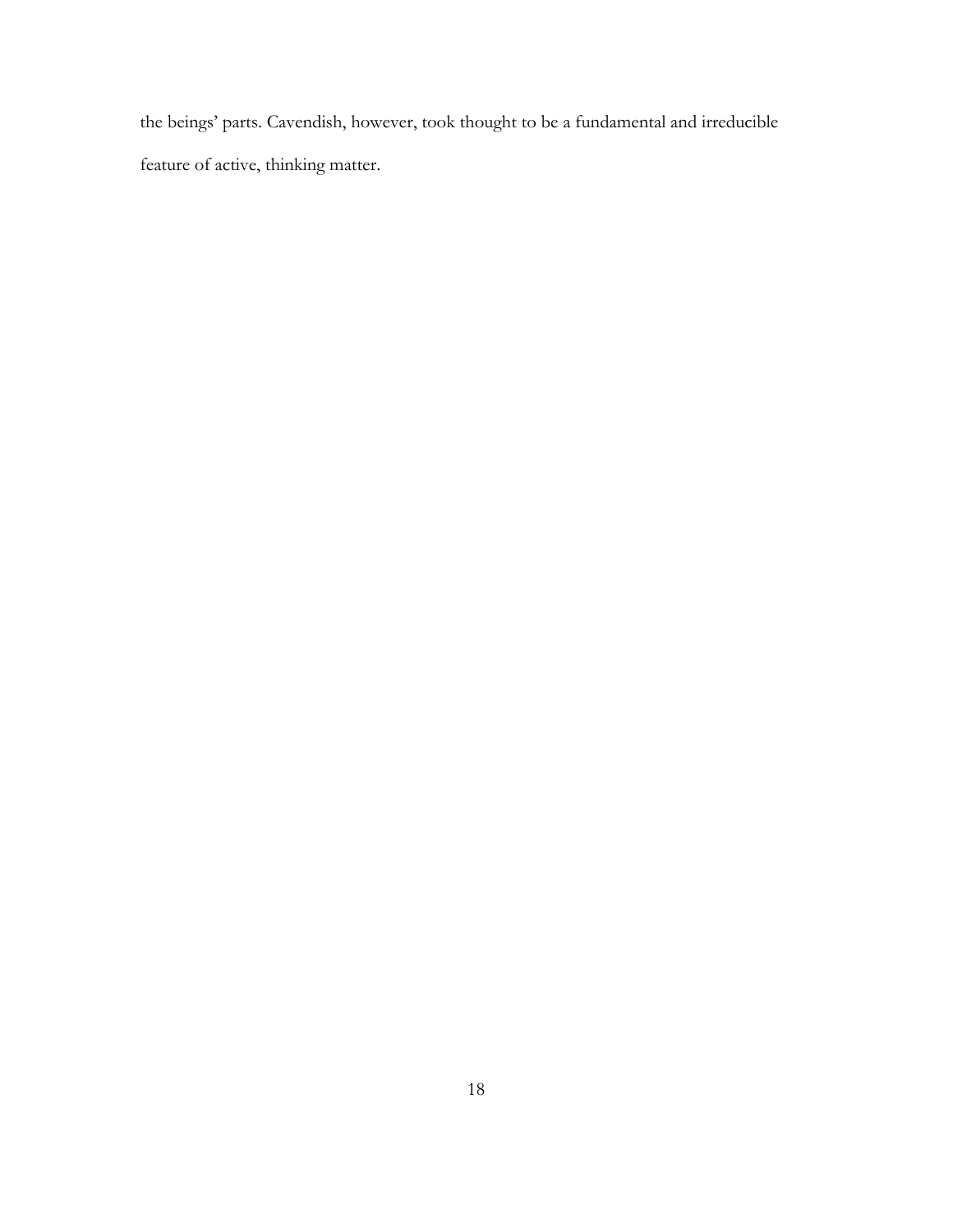### Works Cited

- Adams, Robert Merrihew. *Leibniz: Determinist, Theist, Idealist*. Oxford: Oxford University Press, 1994.
- Astell, Mary. *The Christian religion, as Profess'd by a Daughter of the Church of England*. London: 1705.

Ayers, Michael. *Locke*. London: Routledge, 1991.

Bayle, Pierre. *Historical and Critical Dictionary*. Trans. R. Popkin. Indianapolis: Hackett, 1991. Cavendish, Margaret. *Ground of Natural Philosophy*. London: 1668.

---. *Philosophical and Physical Opinions*, second edition. London, 1663.

---. *Philosophical Letters*. London: 1664.

Clarke, Samuel, and Anthony Collins. *The Correspondence of Samuel Clarke and Anthony Collins, 1707-18*. Ed. William Uzgalis. Peterborough: Broadview, 2011.

Charleton, Walter. *Physiologia Epicuro-Gassendo-Charltoniana*. London: 1654.

Cudworth, Ralph. *The True Intellectual System of the Universe*. London: 1678.

Descartes, René. *The Philosophical Writings of Descartes*. Trans. John Cottingham, Robert

Stoothoff, and Dugald Murdoch. Cambridge: Cambridge University Press, 1984.

Downing, Lisa. 'Locke's Newtonianism and Lockean Newtonianism.' *Perspectives on Science*. 5:3 (1997): 285-310.

---. 'The Status of Mechanism in Locke's *Essay*.' *Philosophical Review*. 107 (1998): 381–414.

Duncan, Stewart. 'Toland, Leibniz, and Active Matter.' *Oxford Studies in Early Modern Philosophy*. 6 (2012): 249-78.

---. 'Leibniz's Mill Arguments Against Materialism.' *Philosophical Quarterly*. 62 (2012): 250-72. Garber, Daniel. *Leibniz: Body, Substance, Monad*. Oxford: Oxford University Press, 2009.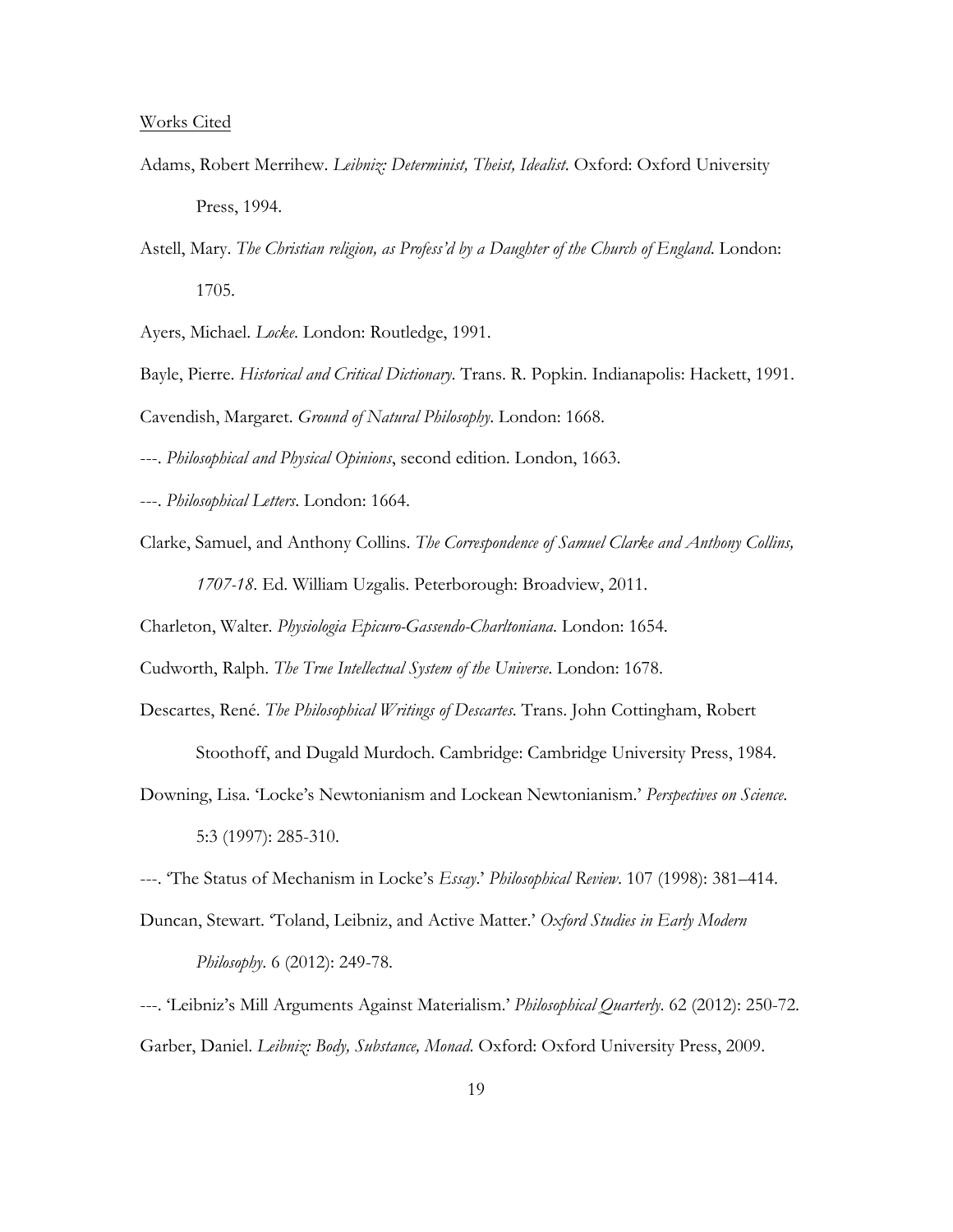- Garber, Daniel, John Henry, Lynn Joy, and Alan Gabbey. 'New Doctrines of Body and its Powers, Place, and Space.' *The Cambridge History of Seventeenth-Century Philosophy*. Ed. Daniel Garber and Michael Ayers. Cambridge: Cambridge University Press, 1998. 553-623.
- Harris, James. *Of Liberty and Necessity: The Free Will Debate in Eighteenth-Century British Philosophy*. Oxford: Clarendon, 2005.

Hartz, Glenn. *Leibniz's Final System: Monads, Matter, and Animals*. London: Routledge, 2007.

- Henry, John. 'Occult Qualities and the Experimental Philosophy: Active Principles in Pre-Newtonian Matter Theory.' *History of Science*. 24 (1986): 335-81.
- Hobbes, Thomas. 'An Answer to Bishop Bramhall's Book, called "The Catching of the Leviathan."' *The English Works of Thomas Hobbes*. Vol. 4 Ed. William Molesworth. London: John Bohn, 1840. 279-384.
- ---. *De Corpore. Elementorum Philosopiae Sectio Prima*. Ed. K. Schuhmann. Paris: Vrin, 2000.
- ---. *Elements of Philosophy, The First Section, Concerning Body*. London: 1656. (English translation of Hobbes's 1655 *De Corpore*.)
- ---. *Leviathan*. Ed. Noel Malcolm. Oxford: Clarendon, 2012.
- ---. *The Elements of Law, Natural and Politic*. Ed. J.C.A. Gaskin. Oxford: Oxford University Press, 1994.
- Hume, David. *A Treatise of Human Nature*. Ed. David Fate Norton and Mary J. Norton. Oxford: Oxford University Press, 2001.
- Jackson, Nicholas. *Hobbes, Bramhall and the Politics of Liberty and Necessity: A Quarrel of the Civil Wars and Interregnum*. Cambridge: Cambridge University Press, 2007.

Janiak, Andrew. *Newton as Philosopher*. Cambridge: Cambridge University Press, 2008.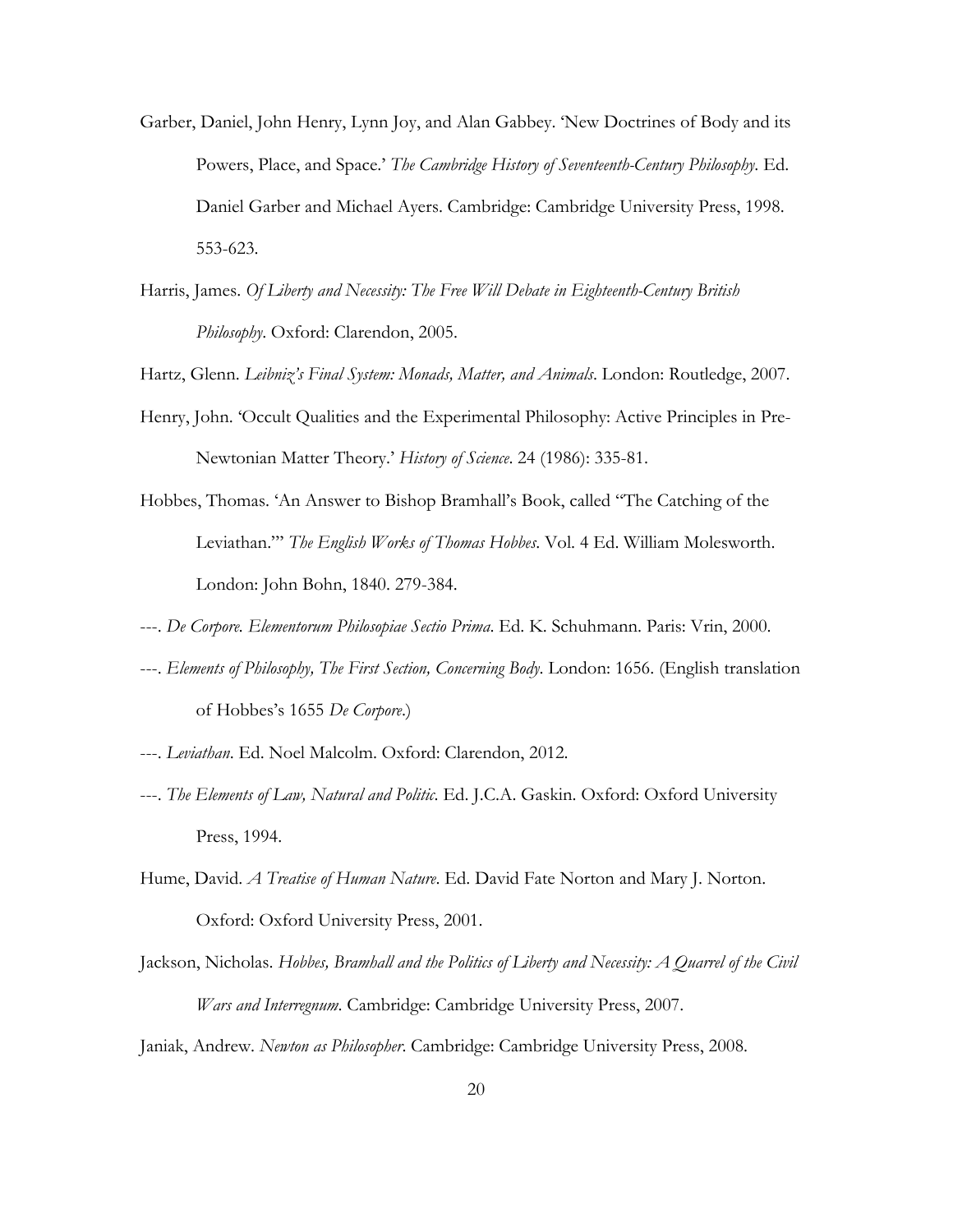- Janiak, Andrew and Eric Schliesser, eds. *Interpreting Newton*. Cambridge: Cambridge University Press, 2012.
- Leibniz, G.W. *Die Werke von Leibniz*. Vol. 8. Ed. Onno Klopp. Hanover: Klindworth's Verlag. 1873.
- ---. *Philosophical Essays*. Trans. Roger Ariew and Daniel Garber. Indianapolis: Hackett, 1989.
- ---. *Leibniz's 'New System' and Associated Contemporary Texts*. Trans. R. S. Woolhouse and Richard Francks. Oxford: Clarendon, 1997.
- ---. *The Shorter Leibniz Texts*. Trans. Lloyd Strickland. London: Continuum, 2006.
- Locke, John. *An Essay Concerning Human Understanding*. Ed. P.H. Nidditch. Oxford: Clarendon, 1975.
- Lodge, Paul. "Leibniz's Mill Argument Against Mechanical Materialism Revisited". *Ergo*. 1 (2014): 79-99.
- LoLordo, Antonia. *Pierre Gassendi and the Birth of Early Modern Philosophy*. Cambridge: Cambridge University Press, 2007.

Malebranche, Nicolas. *Philosophical Selections*. Ed. Steven Nadler. Indianapolis: Hackett, 1992.

- ---. *The Search After Truth*. Trans. Thomas M. Lennon and Paul J. Olscamp. Columbus: Ohio State University Press, 1980.
- More, Henry. *The Immortality of the Soul*. London: 1659.
- Newton, Isaac. *The Principia*. Trans. I. Bernard Cohen and Anne Whitman. Berkeley: University of California Press, 1999.

Reid, Jasper. *The Metaphysics of Henry More*. Dordrecht: Springer, 2012.

Rozemond, Marleen. 'Mills Can't Think: Leibniz's Approach to the Mind-Body Problem.' *Res Philosophica*. 91:1. (2014): 1-28.